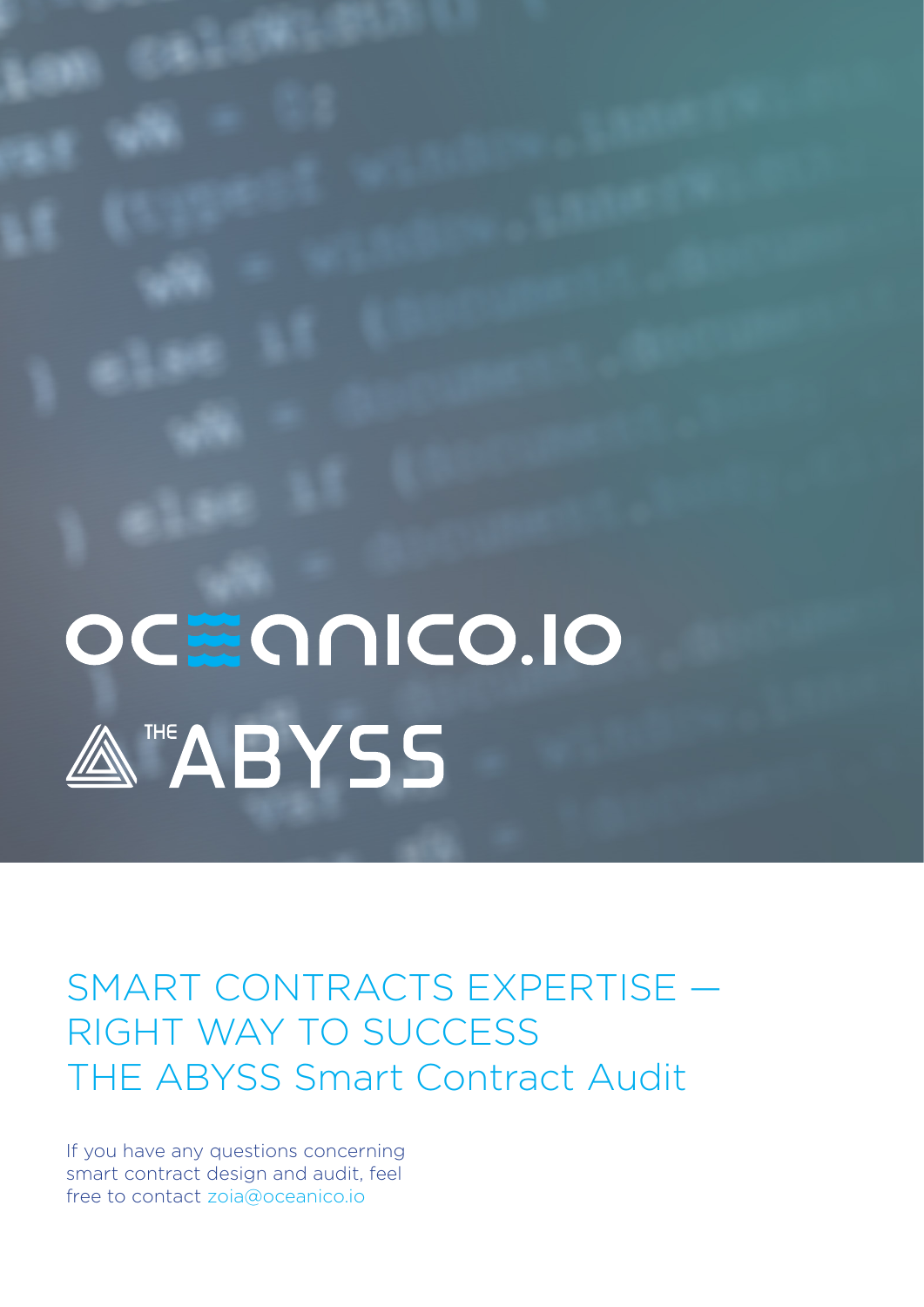# Сontent

| Description of the set of procedures for auditing<br>a smart contract |  |
|-----------------------------------------------------------------------|--|
| Terms of Reference for the creation of a smart contract               |  |
| List of audited files                                                 |  |
| Review of smart contract #1                                           |  |
| Review of smart contract #2                                           |  |
| Results of contract audit                                             |  |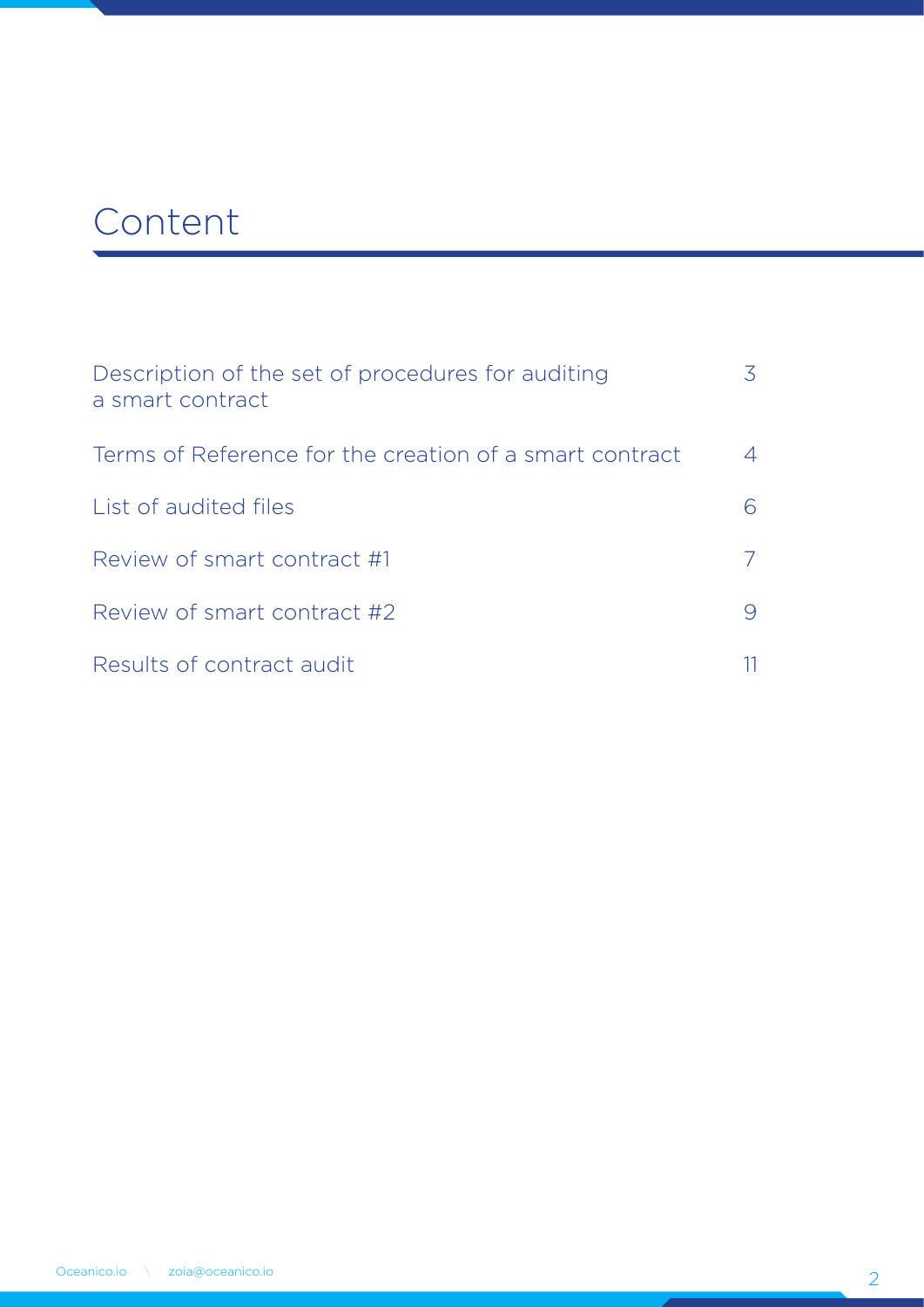# Description of the complex of procedures for auditing a smart contract

#### 1. Primary architecture review

- Checking the architecture of the contract.
- Correctness of the code.
- Check for linearity, shortness and self-documentation.
- Static verification and code analysis for validity and the presence of syntactic errors.

#### 2. Comparison of requirements and implementation

- Checking the code of the smart contract for compliance with the requirements of the customer code logic, writing algorithms, matching the initial constant values.
- Identification of potential vulnerabilities

### 3. Testing according to the requirements

- Control testing of a smart contract for compliance with specified customer requirements.
- Running tests of the properties of the smart contract in test net.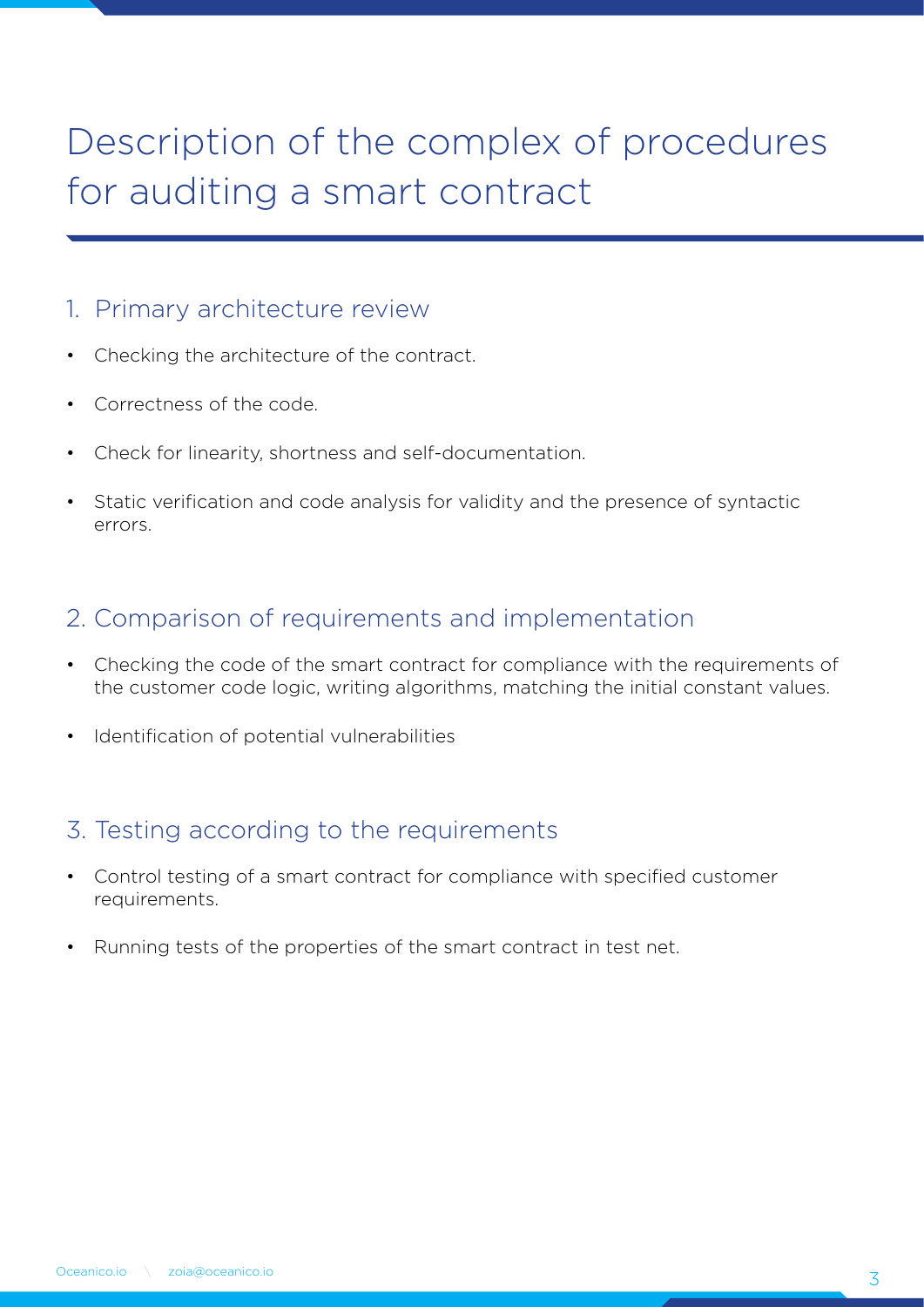# Terms of Reference for the creation of a smart contract

# DAICO Smart Contract

### TOKEN SALE DETAILS:

- Token symbol: ABYSS
- Decimals: 18

## TOKEN SALE (DAICO):

- Sale date: APR 16 MAY 16, 2018
- Rate: 1 ABYSS = 0.08 USD

(We accept ETH and BNB. We will set a course for ETH and BNB in a few days before the start of Token Sale, depending on the market rates)

Soft cap: 6.000.000 USD (If this goal is not met, all funds will be returned)

Max total token supply: 905.625.000 ABYSS

(Maximum token Circulation Supply during the first 6 months will be 426M. All unsold tokens will be burnt by Smart Contract)

### INTERNATIONAL

- Hard cap: 18.000.000 USD + 300.000 BNB
- ETH

Minimum contribution is 0.2 ETH

First 24HRS Maximum contribution is 20 ETH

Days 2+ no ETH contribution limit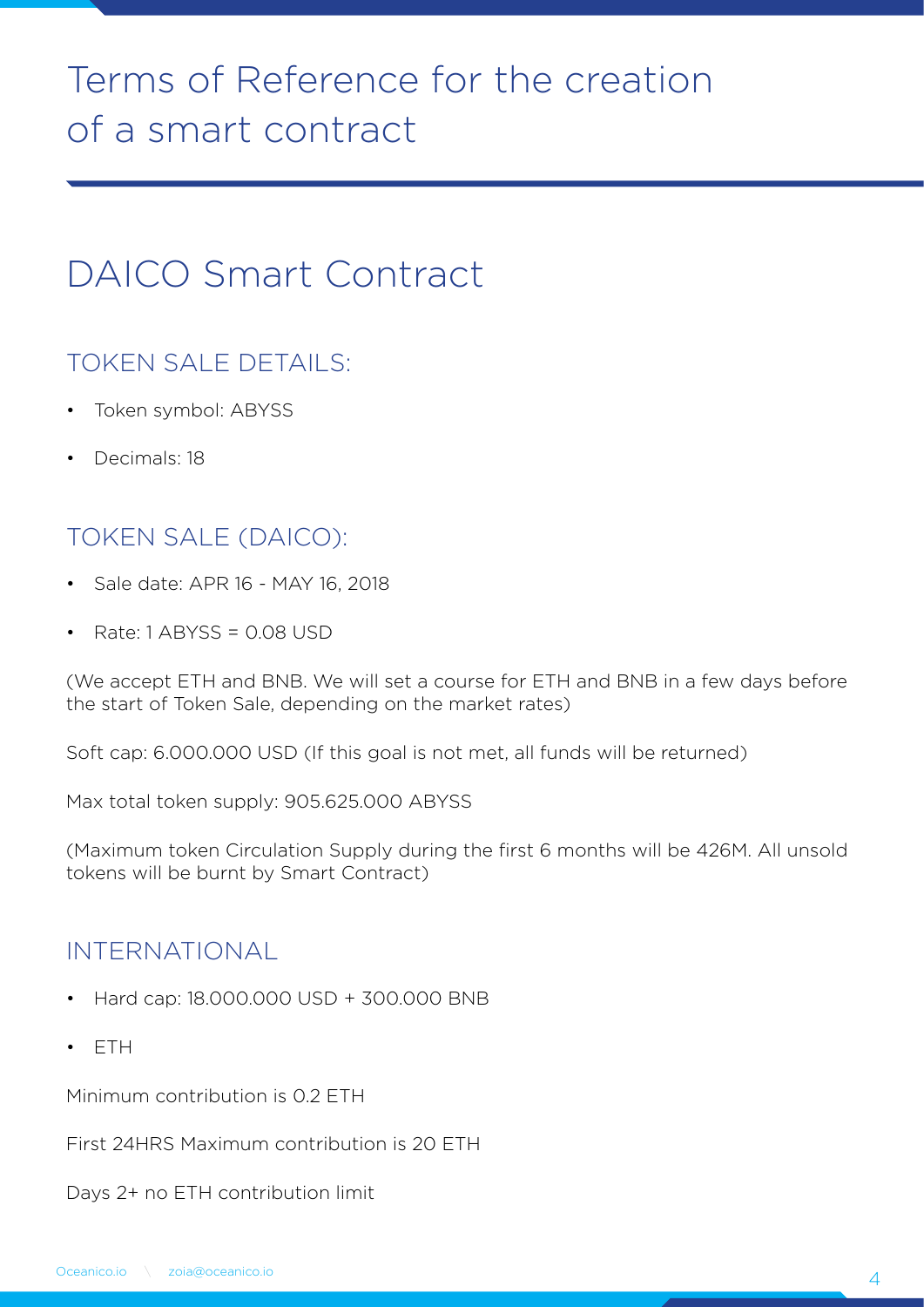### UNITED STATES

• BNB

BNB Tokens are acceptable from the international (non U.S.) participants only

Minimum contribution is 1000 BNB tokens

• BONUSES

FIRST 48HRS +25%

DAYS 3–7 +15%

DAYS 8–14 +10%

DAYS 15–21 +5%

• TOKENS DISTRIBUTION

Bounty 1%

Company & Advisors 21%

Reserve 18%

Foundation 20%

Crowdsale 40%

### Sources

- https://www.theabyss.com/
- https://medium.com/theabyss/a-guide-to-the-abyss-daico-smart-contractb66a04bddaa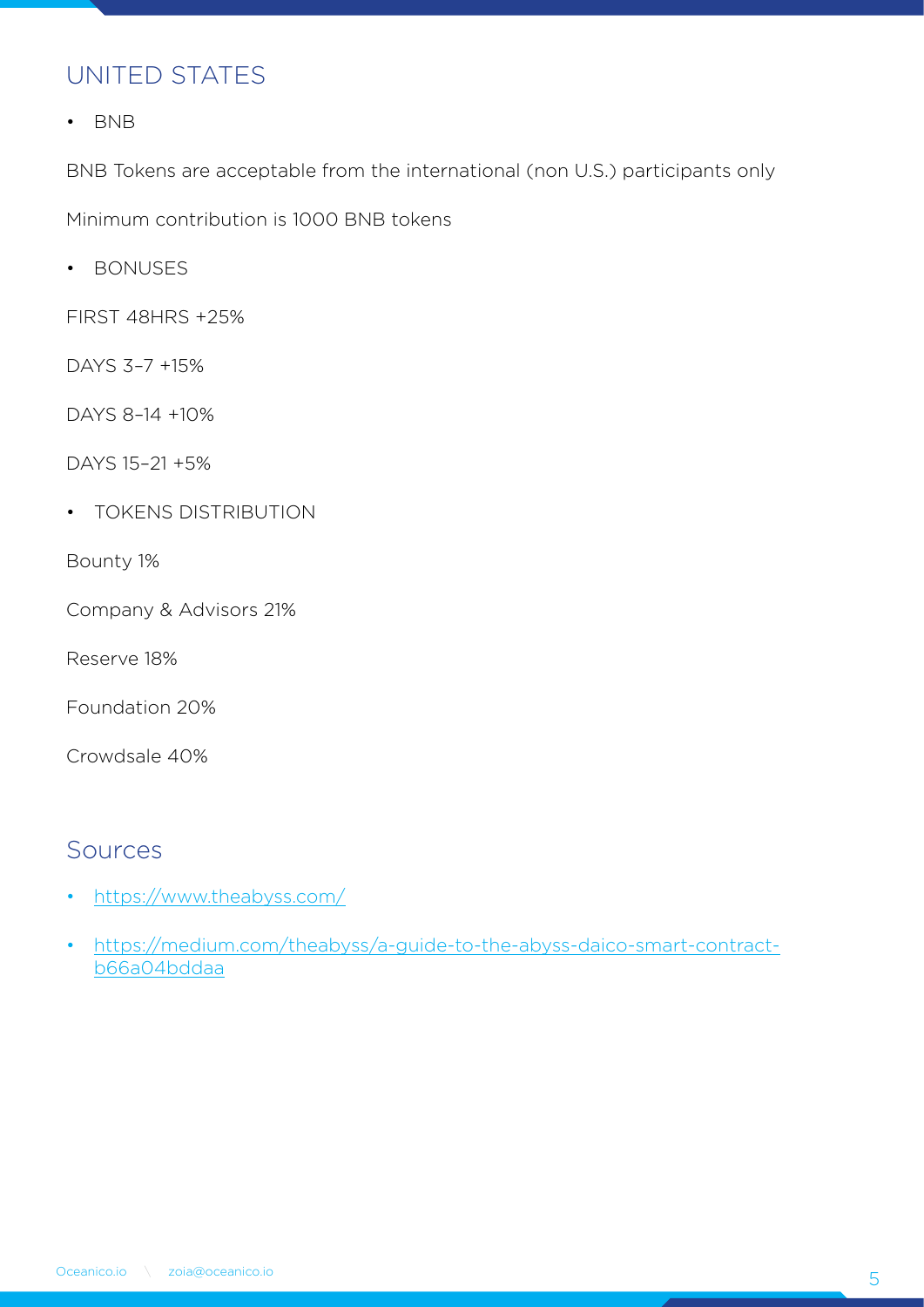# List of audited files

#### Github:

https://github.com/theabyssportal/DAICO-Smart-Contract

The following 23 .sol files were audited:

- ICrowdsaleFund.sol
- ICrowdsaleReservationFund. sol
- IPollManagedFund.sol
- SafeMath.sol
- MultiOwnable.sol
- Ownable sol
- BasePoll.sol
- ERC20Token.sol
- IFRC20Token sol
- ITokenEventListener.sol
- LockedTokens.sol
- ManagedToken.sol
- TransferLimitedToken.sol
- AbyssToken.sol
- Crowdsale.sol
- DateTime.sol
- Fund sol
- ISimpleCrowdsale.sol
- Pausable.sol
- PollManagedFund.sol
- RefundPoll.sol
- ReservationFund sol
- TapPoll.sol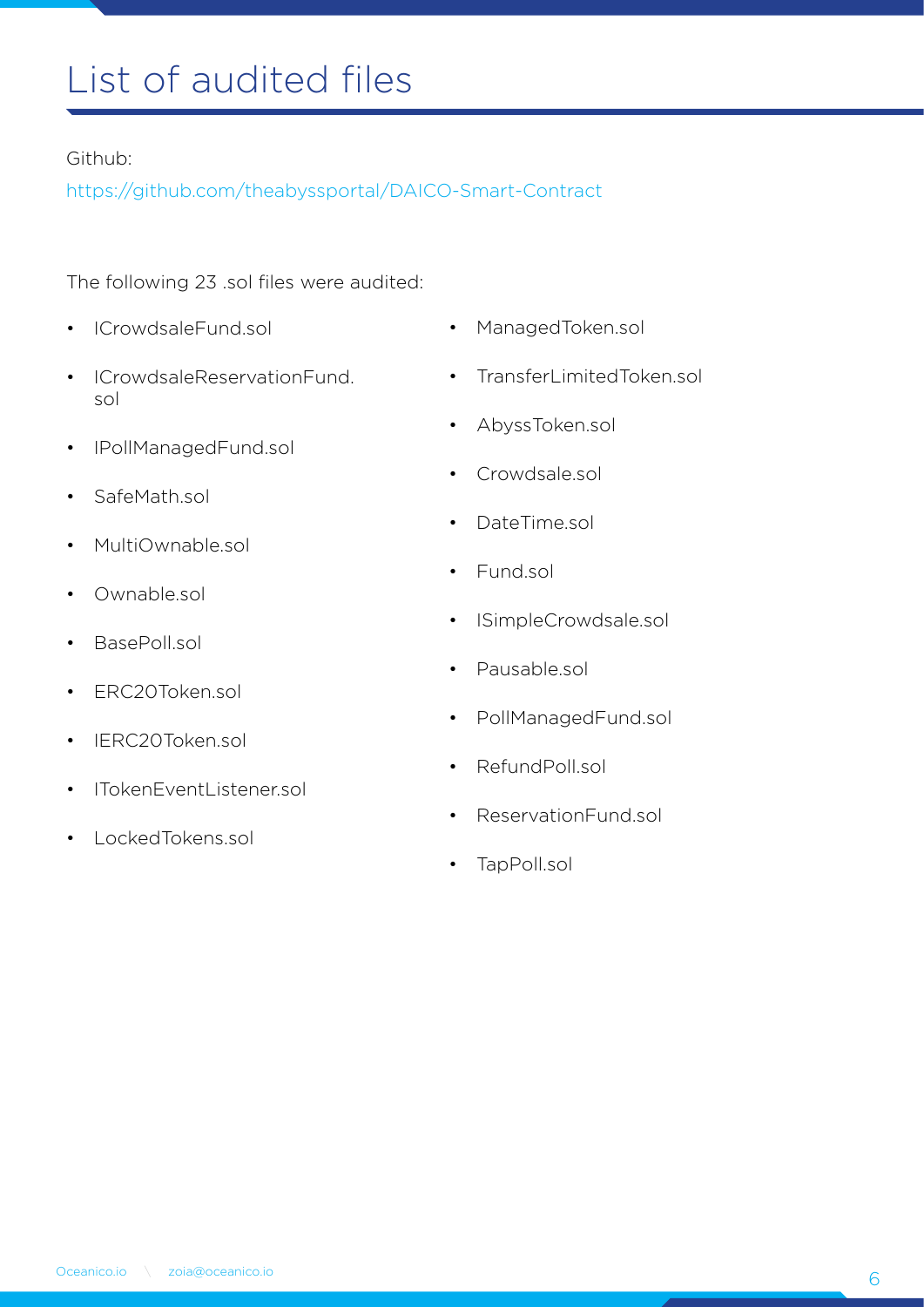# Review of smart contract #1

The Abyss DAICO smart contract review #1

https://github.com/theabyssportal/DAICO-Smart-Contract

# Important

- 1. Possible bug
	- 1.1. BaseVoting (54): require(\_startTime > now && \_endTime > startTime);
		- 1.1.1. end Time > start Time always true, because start Time is state variable and it zero by default.

# Code quality

### 2. Overview

2.1. Code quality is very good. Code style follow to the solidity recommendations. Almost all public methods have comments.

### 3. Critical

3.1. No critical issues found;

### 4. Gas usage

- 4.1. LockedTokens.Tokens: field lockEndTime might be stored as uint64. It saves about 1k gas;
- 4.2. bonusWindow#EndTime might be constants, it saves constructor gas; and the same thing with any TokenWallets;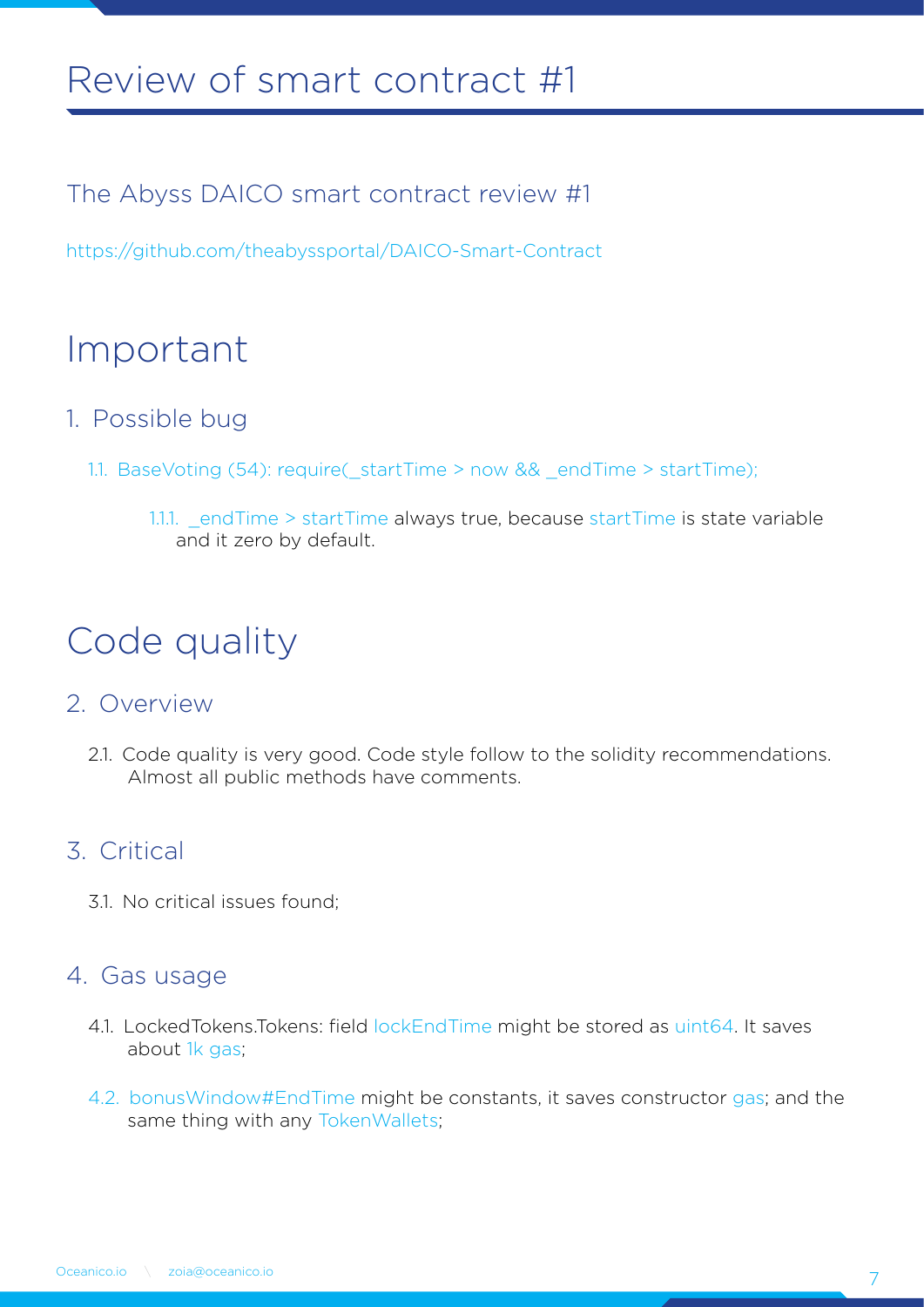4.3. Mappings telegramMembers and telegramMemberHadPayment might be merged to one mapping with uint (e.g. 1 means registered, 2 means had payed) value instead of bool.

### 5. General

- 5.1. External specification uses when it is not required: it does better performance when memory holded object passed as parameters;
- 5.2. Using modifiers for single invocation looks excessively, and it make code more unclear;
- 5.3. It's better to avoid using global properties (like msg.sender, msg.value) inside internal method, and pass values as arguments;
- 5.4. There is a duplicate logic implementation in processBNBContribution and processContribution which might be shared;

### 6. Notice

- 6.1. There is no possibility to transfer tokens to the locked account;
- 6.2. When constant defined as public, compiler generates accessor method for it;
- 6.3. If any hard cap will almost reached user must enter right value (calculated by themselves);
- 6.4. TokenPrice might be set only once (per crowdsale contract) there is no chance to fix it; also, token price might be 0;
- 6.5. BNB contributions is not included to the soft cap checking.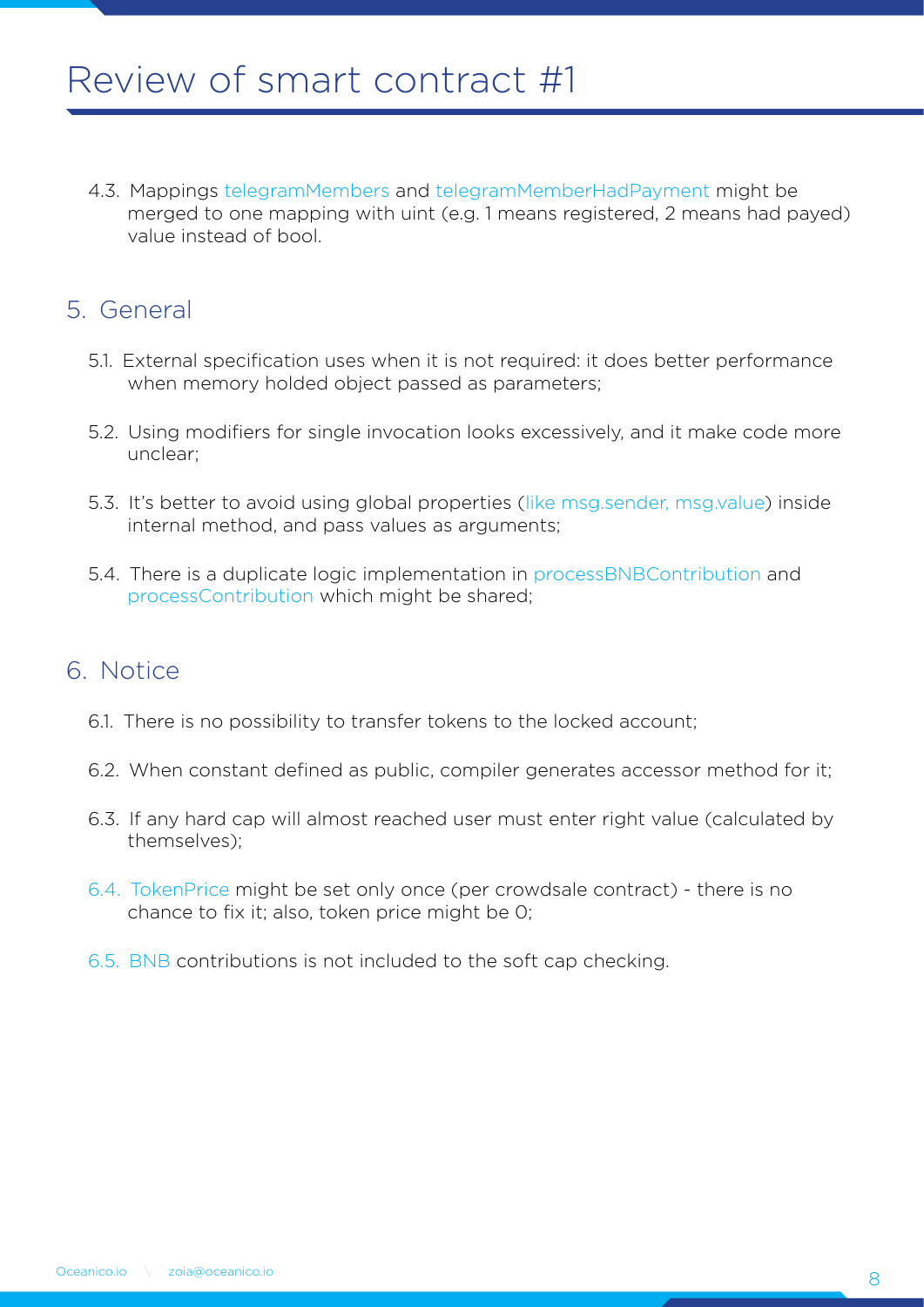https://github.com/theabyssportal/DAICO-Smart-Contract/ tree/93524737dbcb5ec68060c04466847656ed6dff0b

# Important

### 1. Overview

1.1. Code quality is very good. Code style follows the solidity recommendations. Almost all public method has comments.

### 2. Critical

2.1. No critical issue found

### 3. Possible bug

3.1. No critical issue found

### 4. Gas usage

4.1. LockedTokens.Tokens: field lockEndTime might be stored as uint64. It saves about 1k gas.

### 5. Common

- 5.1. The external specification uses when it is not required: it does better performance when memory holded object passed as parameters
- 5.2. Using modifiers for single invocation looks excessively, and it make the code more unclear.
- 5.3. It's better to avoid using global properties (like msg.sender, msg.value) inside an internal method, and pass values as arguments.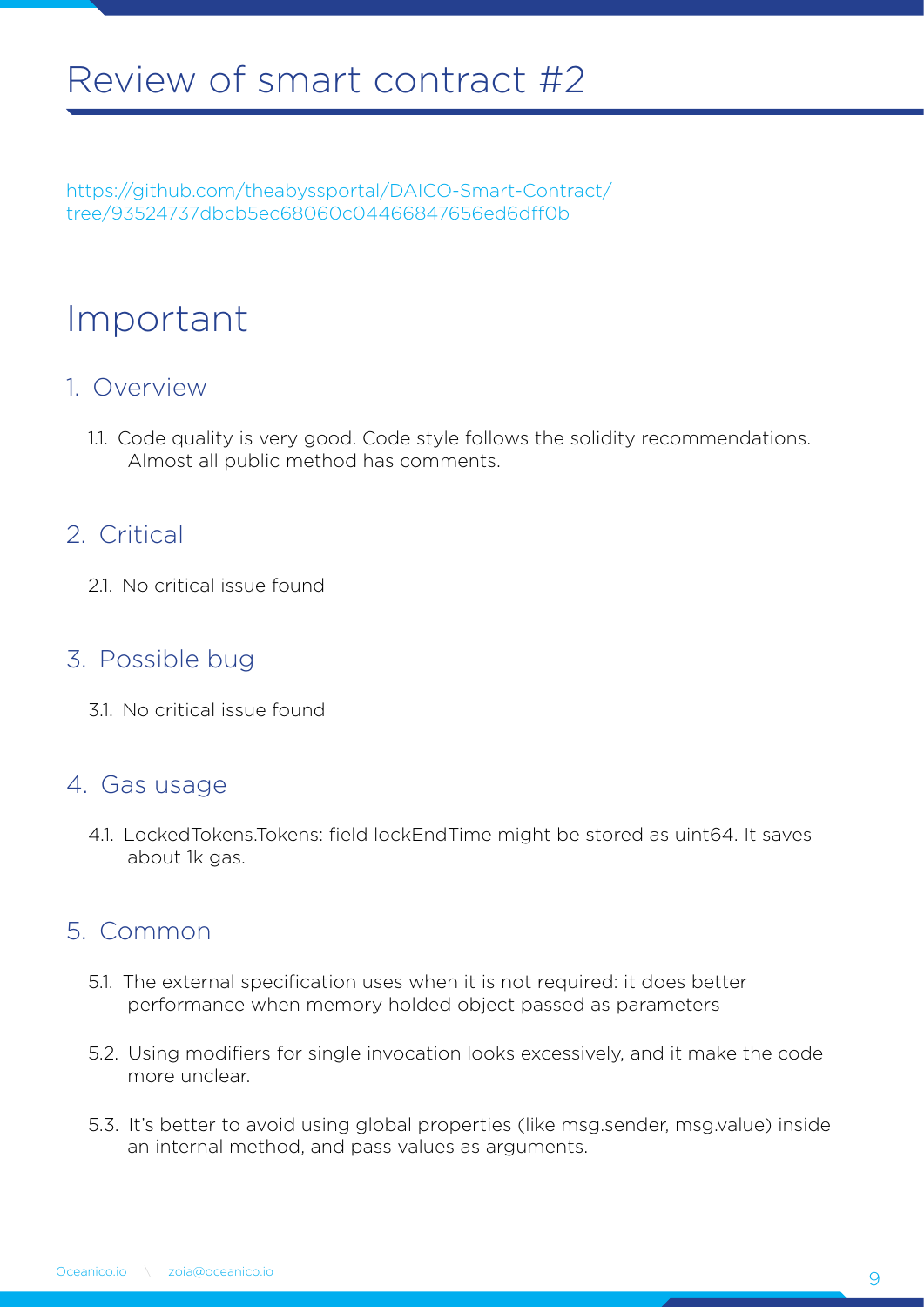- 5.4. Using assert() in ManagedToken(23,28). It's better to use require() instead. If transaction failed with assert() - it just reverts and burns all remaining gas. If transaction failing with require - it will undo all changes, refund all remaining gas, and also can return value.
- 5.5. There is a duplicate logic implementation in processBNBContribution and processContribution which might be shared. 2Also duplicate logic in isValidContribution and isValidBNBContribution.

### 6. Notice

6.1. If any hard cap will almost reached user must enter a right value (calculated by themselves). From guide: "If the hard cap is exceeded, the excess is returned to respective contributor.". But, if value exceeds hard cap, the transaction will be reverted.

### 7. Testing

https://github.com/kirillsurkov/AbyssToken

7.1. Testing the contract was successful. No critical issue found.